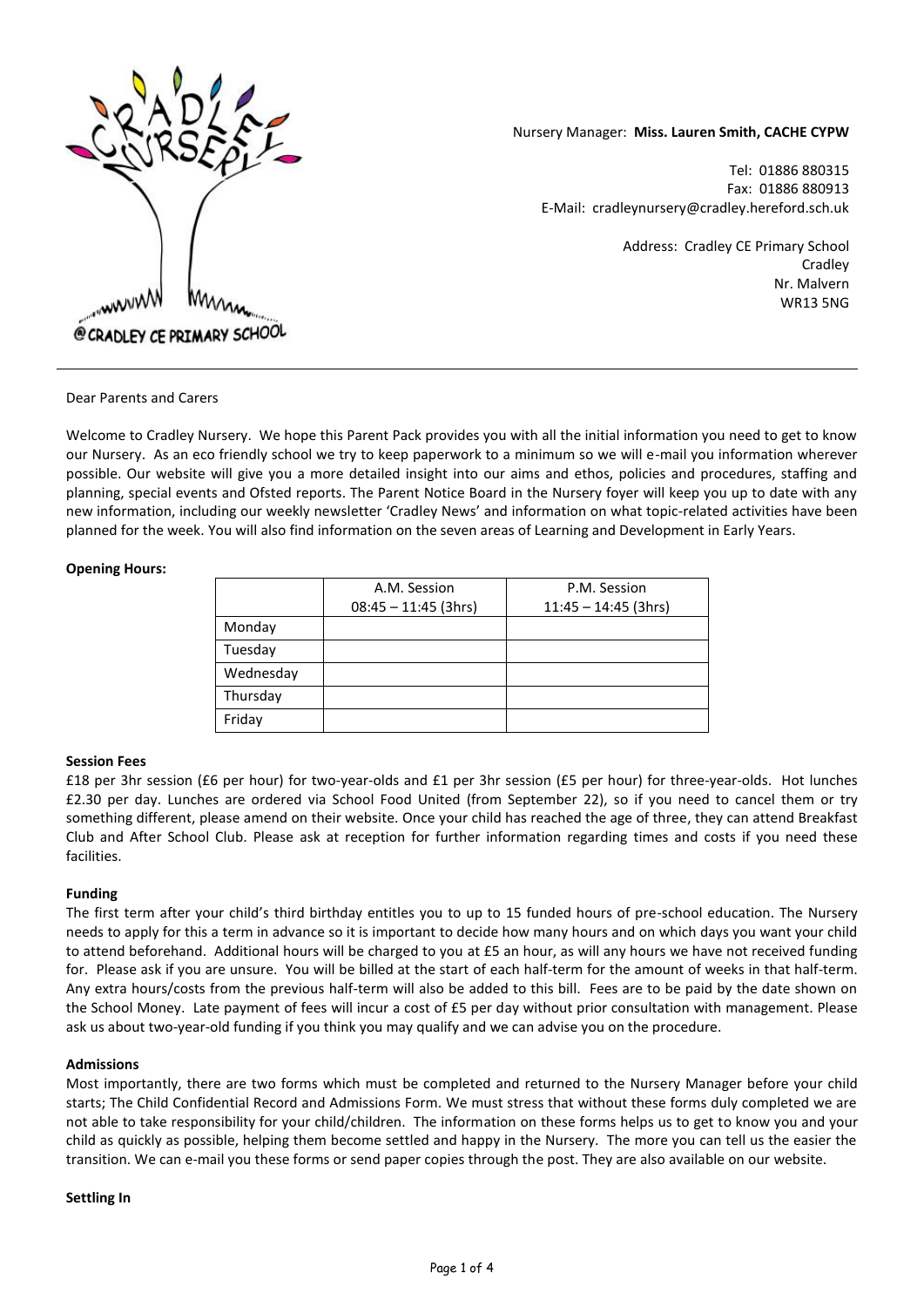Prior to admission we hope to have met with you in person in the Nursery to answer any questions you may have regarding settling in, the hours you wish to attend and funding and specific requirements for your child. Staff will work together with you to help find appropriate ways to settle your child into Nursery and to ensure they are happy and confident with their surroundings. We feel it is really important for both the parent and the child to be happy about separating and the time this takes is different for everyone. We will work together to know when this time is right. Parents are welcome to stay and play at any time.

## **Parents as Partners**

The Nursery staff aim to be available to have an informal chat with you about your child at the start and end of each session and we will write about their day on Tapestry which is sent home with your child on every day they have attended. We ask you to write about the days they are not at Nursery to help us link their experiences with you and us and to provide material for discussion the following week. The home liaison entries proved a popular means of communication amongst our parents according to feedback from past questionnaires. We welcome any form of feedback from yourselves as you are the first and most enduring educators of your children and regular conversations foster a happy and healthy development. If you wish to discuss anything confidentially regarding your child's progress then please arrange a mutually convenient time to speak to your child's Key Person (the member of staff who will work closely with your child, whose name will be on their Tapestry entries) or the Nursery Manager. We will hold parent evenings and open days throughout the year for you to discuss your child's progress.

On the shelf above the coat pegs is a file with your child's name on, these files will contain any letters and art work your child has done. Also, on Tapestry you will receive weekly photographs and observations and a termly Learning and Development Summary, specific to your child. They are available for you to look at during drop off or at a mutually convenient time for you and your child's Key Person/Nursery Manager, should you wish to discuss the content. They will be used for discussions at Parents' evening and we will send them home on occasions for all the family to look at. Your child can look at them whenever they want to whilst at Nursery.

Remember to visit [http://birth2fivematters.org.uk](http://birth2fivematters.org.uk/) for a detailed look at the areas of development we observe and assess in the Nursery. All of the records we keep on your children are accessible to you as parents at all times and are strictly confidential, with other professionals only having access to them when authorised by you. There are specific records which have to be kept by the Nursery for at least two years. These are the daily register, any accidents that have occurred and any medications forms for medication administered.

#### **Information**

Information is shared in several ways. Important notices will be displayed in the Nursery foyer for you to read when dropping off or collecting your child. We will e-mail and/or text parents immediate requirements and post a hard copy on the Parent Notice Board in the Nursery foyer. Cradley News (the school's weekly newsletter) is sent electronically every Friday and a hard copy can be found in reception Nursery newsletters will be e-mailed with general information as and when needed. Staff will to be available to give information at drop-off/pick-up times. In turn we ask you to inform us of any changes to your child's week such as holidays or days they will not be attending. If your child is ill, please could you inform the nursery via the school office in the morning and not by text, as staff are not permitted to use mobile phones in the Nursery. Staff will advise you on when your child can return to the Nursery depending on the illness. A poster of illnesses and exclusion times is also displayed for reference in the Nursery Foyer. Please be aware that you will still be charged for any absences or holidays taken in term time.

#### **Policies and Procedures**

Hard copies of our Policies and Procedures can be found in a marked file on the shelf by the coat pegs in the Nursery classroom and on our website. Please familiarise yourselves with these as they give you a clearer understanding of the regulations that are in place to ensure the safety of your child and the smooth running of the Nursery.

#### **Toilets**

The Nursery toilets are shared with the Class 1 only and are situated in the corridor to the right of the classroom. Nursery children will be accompanied by a member of staff unless they express a wish to go by themselves. Once this is the case, children will be encouraged to tell a member of staff they are going to the toilet and their progress will be sensitively monitored. Pictures of the stages of going to the toilet and hand-washing are displayed in each cubicle. The toilets are checked regularly by the Nursery staff.

#### **Play Policy**

'Learn to Play, Play to Learn.' The EYFS framework is a play-based one. Play helps young children to learn and develop by *doing.* Play encourages children to learn to become independent thinkers. At Cradley Nursery we offer a healthy balance of free play and/or spontaneous adult-led activities and planned/risk assessed adult-led activities, to broaden your child's learning and move them on in their next steps. Theories on play are extensive and readily available on the internet and we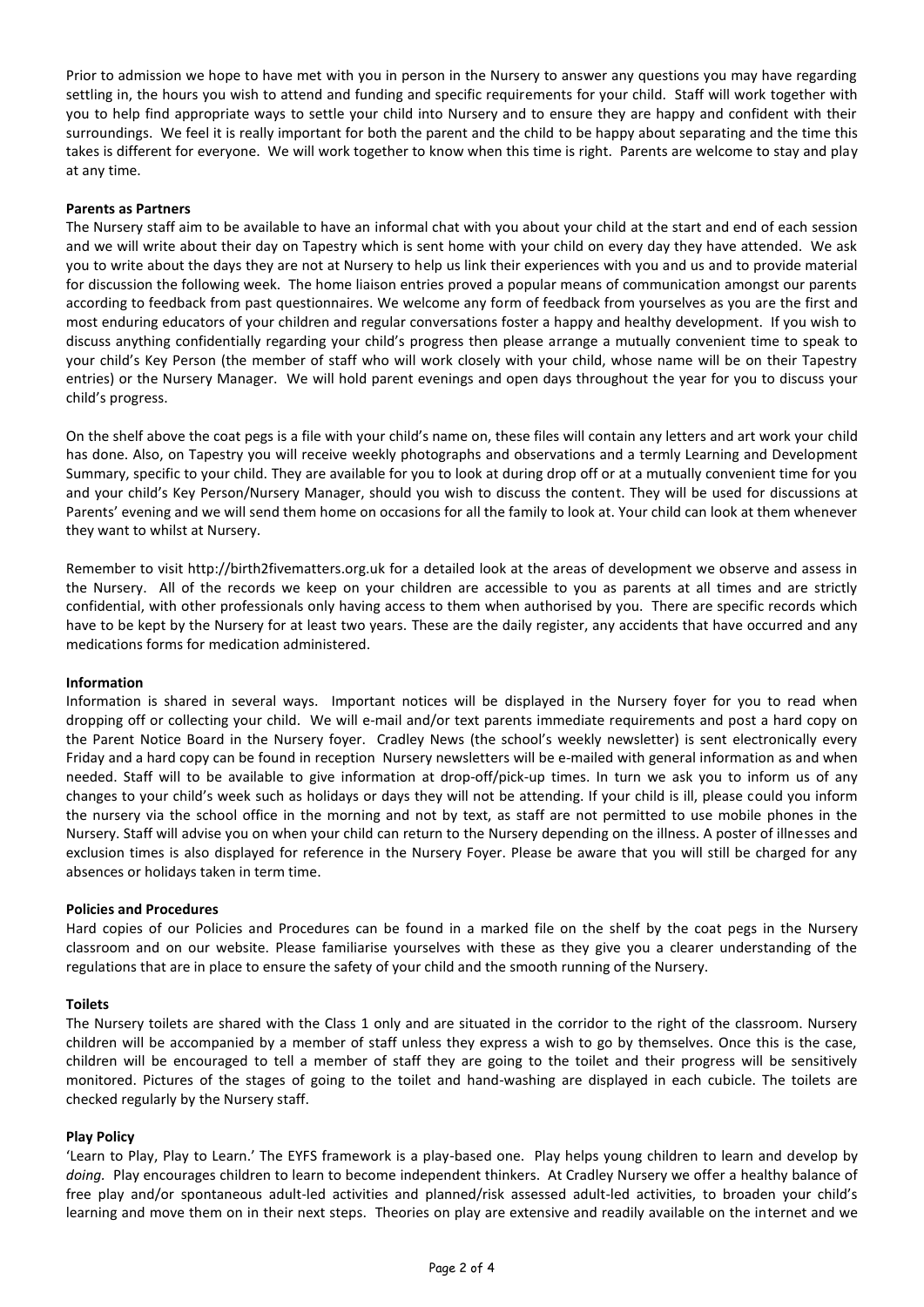encourage parents to research play theories, as it is through play that children learn about the world around them and develop in all seven areas of learning.

# **Essential Kit List**

Cradley Nursery encourages taking our learning outside whenever we can and our doors are always open to maximise our outdoor learning environment, whatever the weather. With this in mind please could your child bring:

- A pair of suitable shoes that are easy to put on and take off
- A pair of wellies (to be kept at Nursery if possible, clearly named)
- Suitable outdoor waterproof coat and trousers, for outdoor play and exploration
- A spare change of clothes to be kept in a named bag, which can remain on their peg
- A sunhat and sun cream (both clearly labelled) in hot weather
- A water bottle

All of the above need to be in Nursery every day if we are to ensure that all children have the opportunity to be outside whenever they want to be. If it's raining we splash in the puddles, if it's snowing or frosty we make footprints, if it's muddy we still ride bikes and climb the Loch Ness tyres, therefore appropriate clothing and particularly spare clothes are needed.

# **Healthy Eating**

Fruit, healthy snacks and milk will be provided by the Nursery at snack time (9.30 am onwards). Fresh drinking water is accessible at all times. We will encourage the children to serve themselves fruit/snacks, to pour their own drinks and tidy away at the end of snack.

Please remember that if you supply your child with a packed lunch it does need to be healthy in order to support our Healthy Eating Policy. (Sandwich, fruit, yoghurt, breakfast bar, for example). Please avoid sending anything containing nuts, including chocolate spread as we have children with allergies. We would also ask you to ensure that there is a suitable cold pack in the lunchbox to ensure that food stays chilled as the lunchboxes will be kept on the trolley by the door in the classroom.

We are committed to providing a high standard of childcare and our Ofsted registration underlines our commitment to achieving this.

# **The Nursery Management Team is made up of:**

- Donna Jones (Head Teacher/Overall Responsibility for Nursery/ Overview of Day to Day Management of the Nursery)
- Eryl Copp (Chair of Governors, NMT Chair /Overview of Good Practice)
- Anne-Marie Rocca (Overview of Finance)
- Paul Clayton (Parent Governor/Overview of Health & Safety)

# **The Nursery Staff are:**

- Lauren Smith (Nursery Manager)
- Katrina Creek (Deputy Manager)
- Kelley Larkin (SENCo and Nursery Assistant)
- Donna Jackson (Nursery Assistant)

We are also supported by Barbara Gleaves (School SENCO), Deborah Ball our Early Years Improvement Advisor for Herefordshire and Ledbury Children's Centre.

#### **Volunteers**

In addition to our qualified staff we have students, regular volunteers, visitors and parent helpers throughout the year. They help us to enrich the enabling environment and the quality of activities we strive to provide. If you are interested in helping as a volunteer in Nursery, whether it is occasional or regular, please speak to Lauren, the Nursery Manager.

#### **First Day at Nursery**

On arrival in the morning you will need to use the side-entrance of the school near the small playground. Ring the doorbell and staff will let you into the building. Help your child to find their name on the wall outside the classroom and transfer it onto the self-registration board inside the classroom. Help your child to put their coats and bags on their peg, their packed lunches and water bottles on the trolley. Hand in all relevant forms for your child and speak to staff if your child has specific allergies/needs. Stay until you feel they are settled, always say good-bye and exit through the side-entrance where you came in. Please ensure that the door in the Nursery foyer closes firmly behind you when leaving. We ask that all parents/carers endeavour to be in Nursery by 8.45 for drop off and come to the side-entrance when picking up at 11.45/12.45/14.45 depending on the sessions you have chosen. Staff will bring the children to the Nursery foyer at 14.45 and release them once